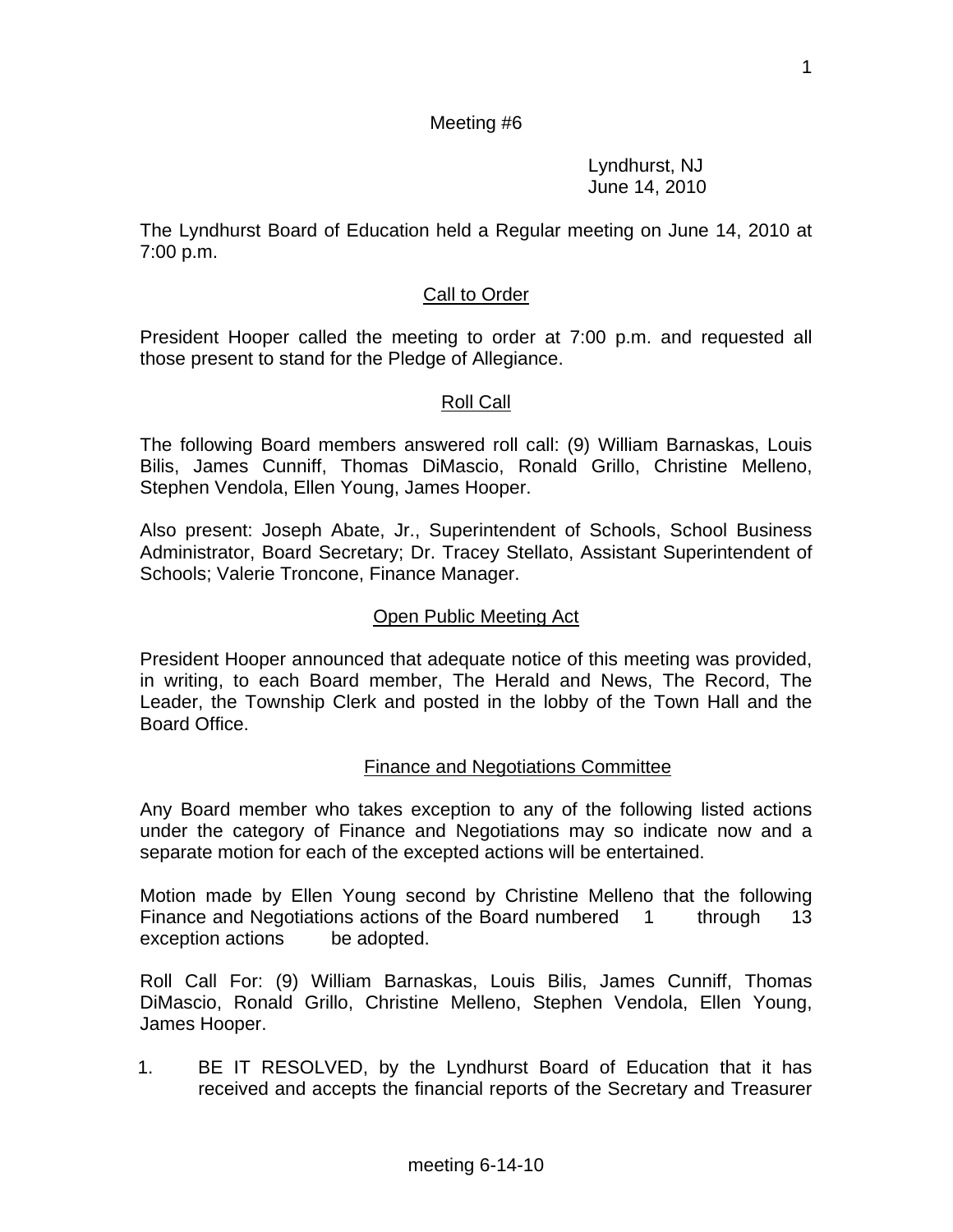of School Monies for the month ended May 31, 2010 and certifies that the reports indicate that no major account or fund is overexpended in violation of NJAC 6A:23-2.11(a) and that sufficient funds are available to meet the district's financial obligations for the remainder of the school year. A copy of the certification shall be included in the minutes.

2. BE IT RESOLVED, that the payroll for the month ended May 31, 2010 be and the same is hereby approved and ordered paid:

| Payroll | \$1,856,759.10 |
|---------|----------------|
|         |                |

3. BE IT RESOLVED, that the attached list of supplies received and services rendered to the Board of Education of the Township of Lyndhurst, County of Bergen, for the month ended June 14, 2010 be and the same are hereby approved and ordered paid:

| Current Expense (Fund 11)<br>Special Revenue (Fund 20) | \$605,685.70<br>\$273,175.00 |
|--------------------------------------------------------|------------------------------|
| Total                                                  | \$878,860.70                 |
| <b>General Ledger</b>                                  | \$206,321.59                 |

4. BE IT RESOLVED, that the ACCP/BCCP supplies received and services rendered to the Board of Education of the Township of Lyndhurst, County of Bergen, for the month of May 2010, be and the same are hereby approved and ordered paid:

| Payroll/Payroll Taxes   | \$8,673.78 |
|-------------------------|------------|
| Supplies/Telephone/Misc | \$414.28   |
| <b>Tuition Refunds</b>  | \$169.35   |
| Total                   | \$9,257.14 |
|                         |            |

5. BE IT RESOLVED, that cafeteria services rendered to the Board of Education of the Township of Lyndhurst, County of Bergen, for the month of May 2010, be and the same are hereby approved and ordered paid:

| Payroll/Payroll Taxes | \$28,362.43 |
|-----------------------|-------------|
| <b>Services</b>       | \$31,349.17 |

- 6. BE IT RESOLVED, that the Lyndhurst Board of Education approve the attached transfers for the month of May 2010.
- 7. BE IT RESOLVED, that the Lyndhurst Board of Education enter into a service agreement with the Bergen County Special Services School District (BCSSD) to provide auxiliary services as outlined in Chapter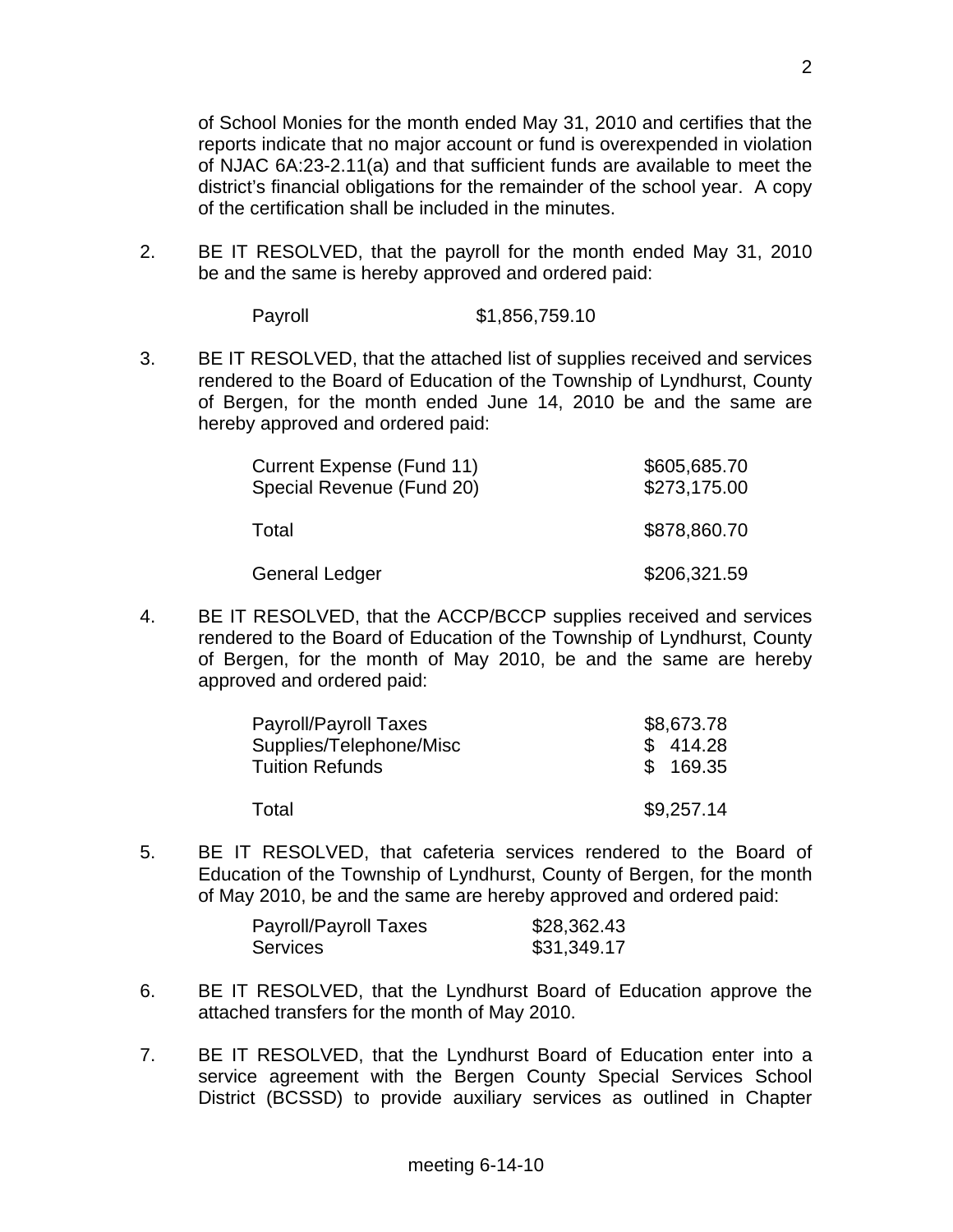192/193 Laws of 1977, and shall be limited to instruction, evaluation, and the necessary equipment supplies, administration and supervision inherent in providing Compensatory Education, English AS A Second Language, Supplemental Instruction, Home Instruction, Examination and Classification and Speech Correction to eligible students attending nonpublic school within the public school district in accordance with N.J.S.A. 18A:46A, 6,8,9 et seq. (Laws of 1977, Chapter 192), and the rules and regulations governing auxiliary services to non-public schools.

- 8. BE IT RESOLVED, that the Lyndhurst Board of Education authorizes the Interim School Business Administrator to pay the July bills.
- 9. BE IT RESOLVED, that the Lyndhurst Board of Education approve the following donations:

 Lyndhurst Fire Department - \$500.00 Lyndhurst Emergency Squad - \$500.00 Lyndhurst Auxiliary Police - \$500.00

10. BE IT RESOLVED, that the Lyndhurst Board of Education authorize the Interim School Business Administrator to invest school district funds within statutory limitations.

 BE IT FURTHER RESOLVED, that the Lyndhurst Board of Education approve the district's participation in the Bergen County Banking Consortium (BCBANC) from July 1, 2010 through June 30, 2011 and authorize the Interim School Business Administrator to serve as a trustee.

 BE IT FURTHER RESOLVED, that the Lyndhurst Board of Education designate TD Bank as the bank for deposits and withdrawals for the General Account, Agency Remittance Account, Payroll Account, Athletic Account, Lyndhurst High School Account, Lyndhurst Elementary Account, Lyndhurst Cafeteria Account, Lyndhurst ACCP Account, Summer Payment Plan Account, Fred O. & Theresa Taub Scholarship Fund Account and approve the use of a safe deposit box at TD Bank from July 1, 2010 through June 30, 2011.

 BE IT FURTHER RESOLVED, that the Lyndhurst Board of Education approve the designated signatures on the above accounts.

11. BE IT RESOLVED, that the Lyndhurst Board of Education contract with Realtime Information Technology, Inc. for student system software and support for the 2010-2011 school year in the amount of \$25,860.00 plus an additional \$1,260.00.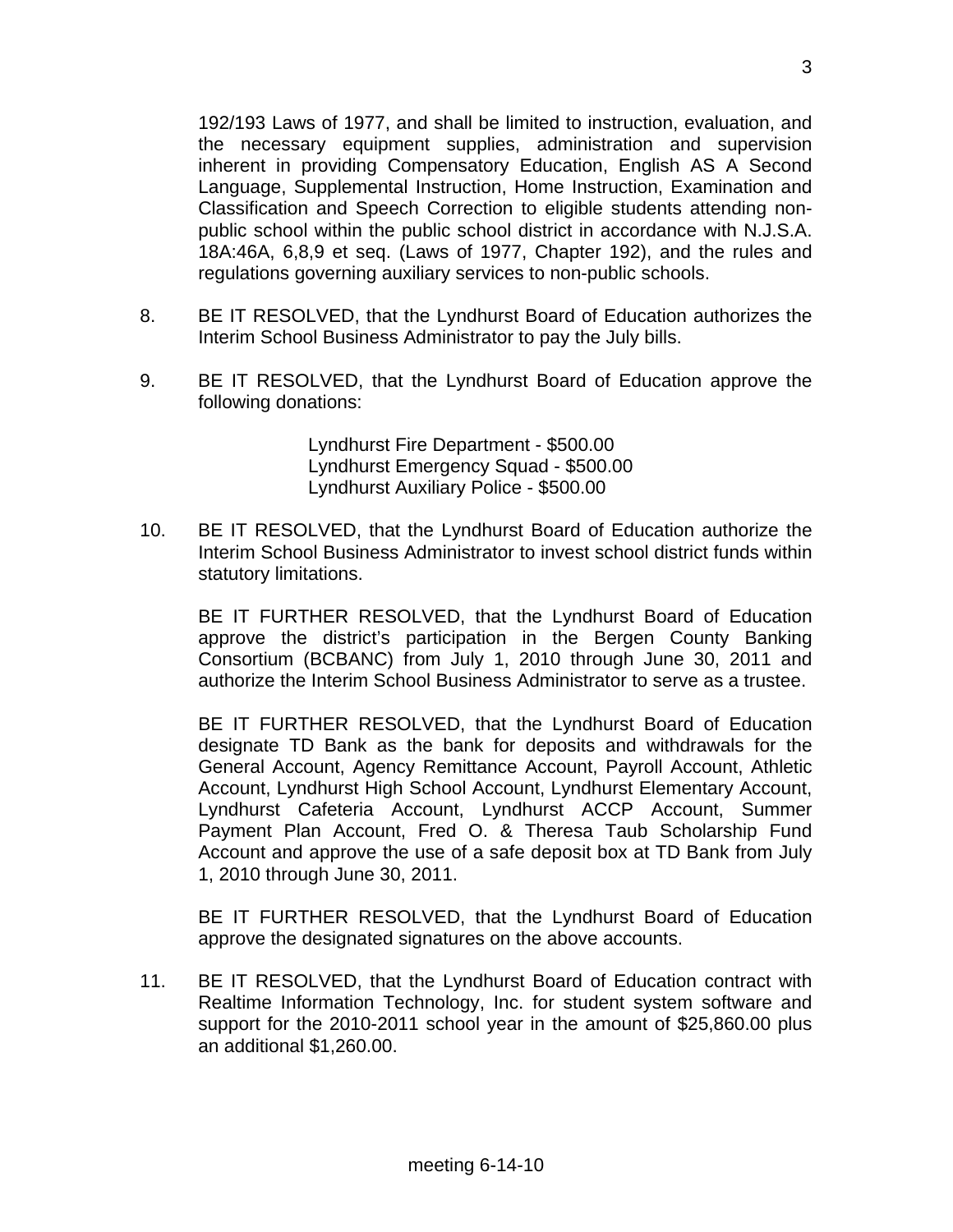12. BE IT RESOLVED, that the Lyndhurst Board of Education renew their contract with Delta Dental from July 1, 2010 to June 30, 2012.

| One Party          | \$44.00  |
|--------------------|----------|
| Two Party          | \$80.24  |
| <b>Three Party</b> | \$134.50 |

13. BE IT RESOLVED, that the Lyndhurst Board of Education renew their District Prescription Drug Program contract with Horizon BCBSNJ for the 2010-2011 school year, at the following rates:

|                | <b>Direct Access</b> | Regular  |
|----------------|----------------------|----------|
| Single         | \$178.76             | \$196.00 |
| Family         | \$218.33             | \$239.93 |
| Parent & Child | \$403.99             | \$441.43 |

#### Education and Curriculum Committee

Any Board member who takes exception to any of the following listed actions under the category of Education and Curriculum may so indicate now and a separate motion for each of the excepted actions will be entertained.

Motion made by Thomas DiMascio second by Ronald Grillo that the following Education and Curriculum actions of the Board numbered 1 through 1 exception actions be adopted.

Roll Call For: (9) William Barnaskas, Louis Bilis, James Cunniff, Thomas DiMascio, Ronald Grillo, Christine Melleno, Stephen Vendola, Ellen Young, James Hooper.

1. BE IT RESOLVED, that the Lyndhurst Board of Education approve the 2010 John C. MacLean Scholarship Awards. Copy on file.

# Rules & Regulations Committee

Any Board member who takes exception to any of the following listed actions under the category of Rules & Regulations may so indicate now and a separate motion for each of the excepted actions will be entertained.

Motion made by Stephen Vendola second by Ronald Grillo that the following Rules & Regulations actions of the Board numbered 1 through 1 exception actions be adopted.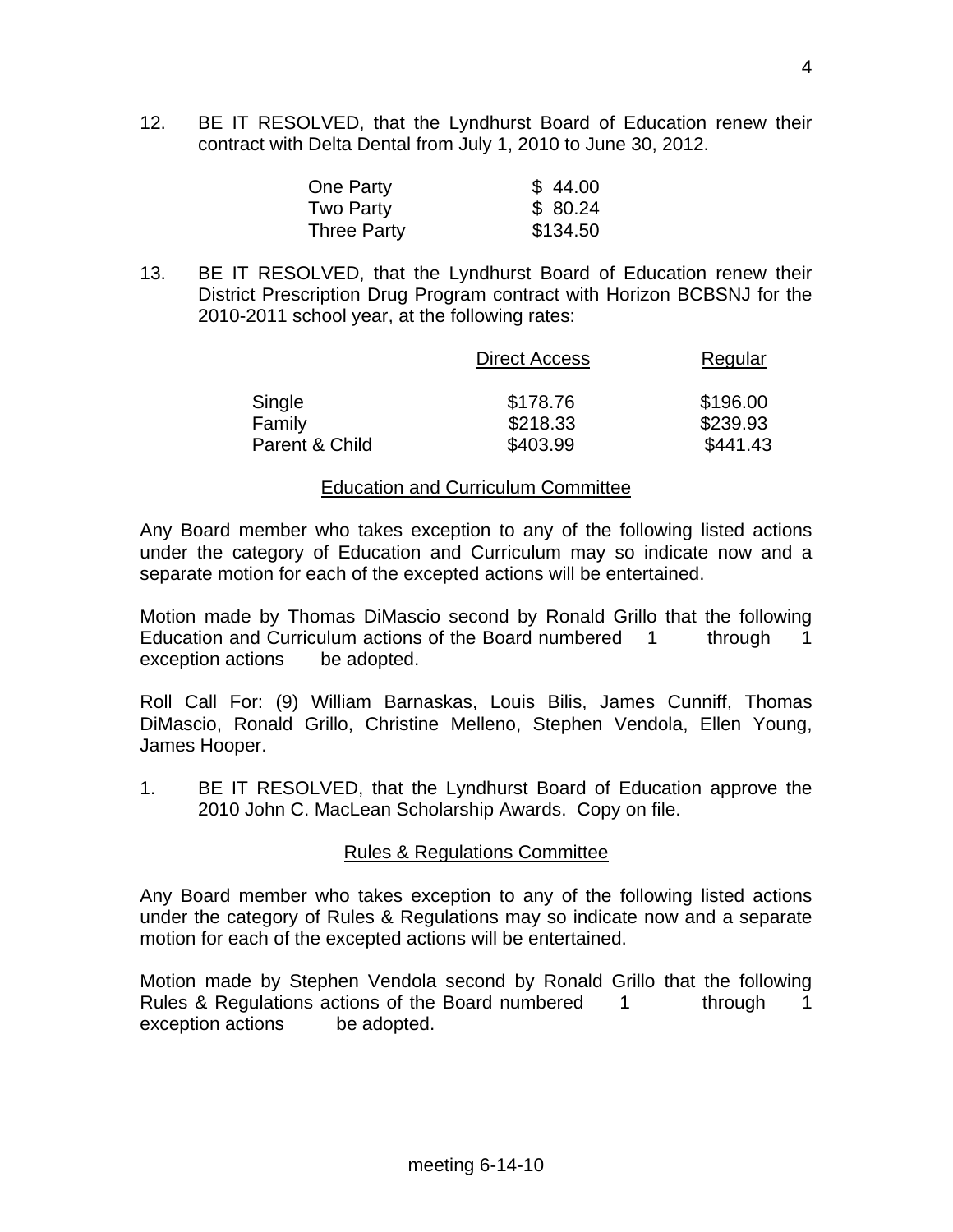Roll Call For: (9) William Barnaskas, Louis Bilis, James Cunniff, Thomas DiMascio, Ronald Grillo, Christine Melleno, Stephen Vendola, Ellen Young, James Hooper.

1. BE IT RESOLVED, that the Lyndhurst Board of Education approve the following use of school facilities:

| <b>Organization</b>                     | <b>Place</b>                          | Time, Date, Purpose                                                                 |
|-----------------------------------------|---------------------------------------|-------------------------------------------------------------------------------------|
| <b>Project Graduation 2010</b>          | Lyndhurst HS<br><b>Room 110</b>       | 7:30 pm-9:00 pm<br>5/18/10<br>Meeting                                               |
| <b>Project Graduation 2010</b>          | Lyndhurst HS<br><b>Room 110</b>       | 7:30 pm-9:00 pm<br>6/15/10<br>Meeting                                               |
| <b>Foundation Wresting Clinic</b>       | Jefferson<br>Gym                      | 8:00 pm-4:00 pm<br>8/9,10,11/10<br><b>Wrestling Clinic</b>                          |
| <b>Franklin School</b><br>Class of 2011 | Franklin<br>Parking Lot               | $9:00$ am-1:00 pm<br>6/12/10<br>Car Wash                                            |
| <b>Franklin School</b>                  | Franklin<br><b>School Yard</b>        | 7:00 pm-12:00 am<br>6/21/10<br>Parking for<br>Graduation                            |
| Lyndhurst Parks Dept.                   | Lyndhurst HS<br><b>Football Field</b> | 6:00 pm-8:00 pm<br>6/1, 4, 8/10<br><b>Bocce Practice</b><br><b>Special Olympics</b> |

### Student Activities & Recognition Committee

Any Board member who takes exception to any of the following listed actions under the category of Student Activities & Recognition may so indicate now and a separate motion for each of the excepted actions will be entertained.

Motion made by Christine Melleno second by Ronald Grillo that the following Student Activities & Recognition Committee actions of the Board numbered 1 through 4 exception actions be adopted.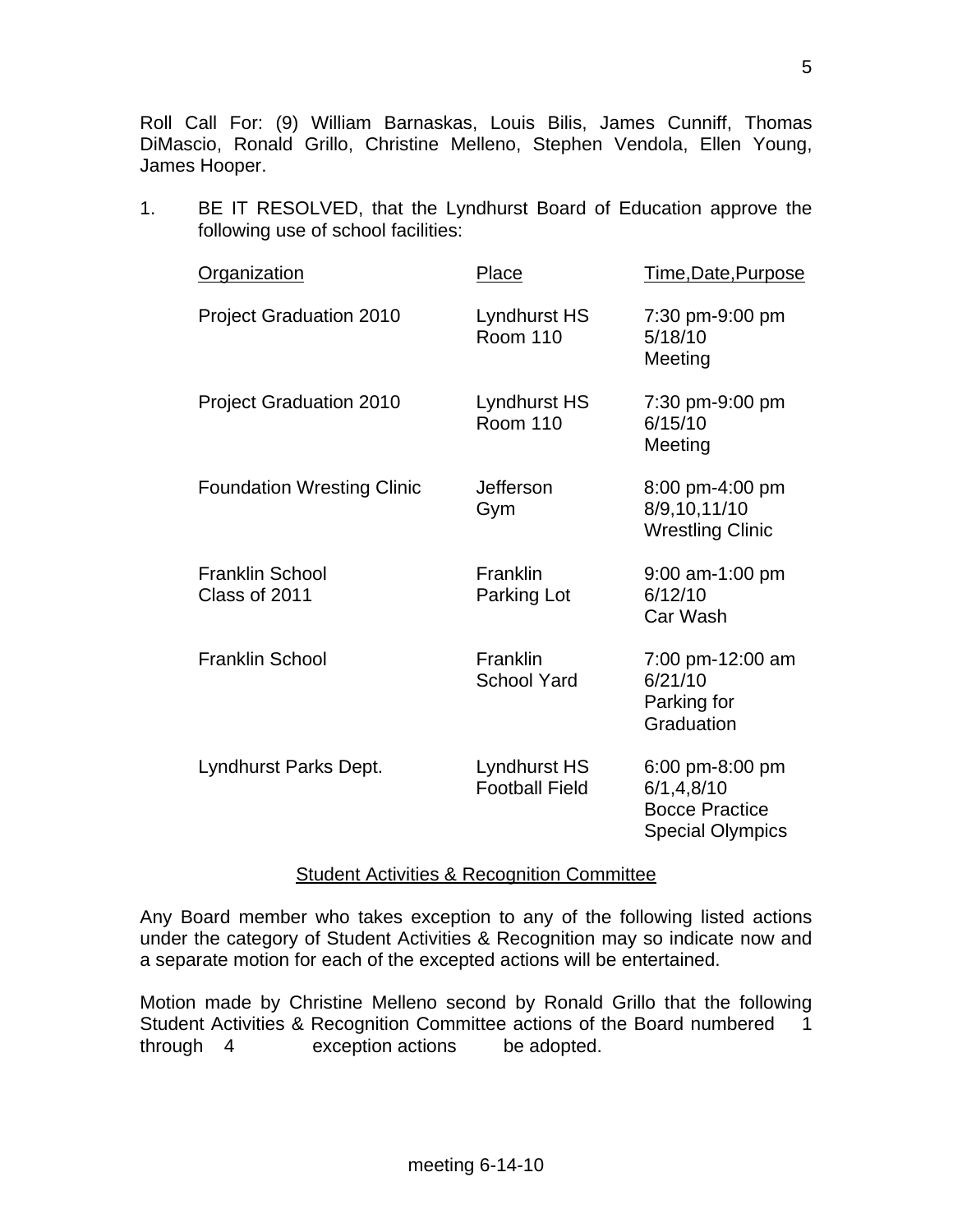Roll Call For: (9) William Barnaskas, Louis Bilis, James Cunniff, Thomas DiMascio, Ronald Grillo, Christine Melleno, Stephen Vendola, Ellen Young, James Hooper.

- 1. BE IT RESOLVED, that the Lyndhurst Board of Education approve home instruction for one (1) student, subject to state approval.
- 2. BE IT RESOLVED, at the recommendation of Joseph Abate, Jr., Superintendent of Schools, School Business Administrator, Board Secretary, that the Lyndhurst Board of Education approve Mr. Perrin Mosca's, (new head girls basketball coach), proposal to hold an open gym, two nights a week from June 21 through July 30, 2010, from 7:00 p.m. – 9:00 p.m.
- 3. BE IT RESOLVED, at the recommendation of Joseph Abate, Jr., Superintendent of Schools, School Business Administrator, Board Secretary, that the Lyndhurst Board of Education approve the following schedule for summer "captain's" practices.

Football 9:30 am. – 11:30 a.m. (weight training in the field house) July 7,8,13,14,15,20,21,22,27,28,29, 2010 August 3,4,5,10,11,12, 2010

 5:00 p.m. – 7:00 p.m. (practice on fields) July 7,12,14,19,21,26,28, 2010 August 2,4,9,11,16,18, 2010

Football coaching staff will chaperone

Boys Soccer 3:45 p.m. – 5:45 p.m. field house (weight training, fields-speed & conditioning ` June 28,30, 2010 July 5,7,12,14,19,21,26,28, 2010 August 2,5, 2010

Boys soccer coaching staff will chaperone

**Volleyball** Girls Soccer )will be practicing off Board of Education property **Cheering** 

Cross Country  $3:30$  p.m.  $-6:30$  p.m. (field house and track) July 12,13,14,15,16,19,20,21,22,23,26,27,28,29, 2010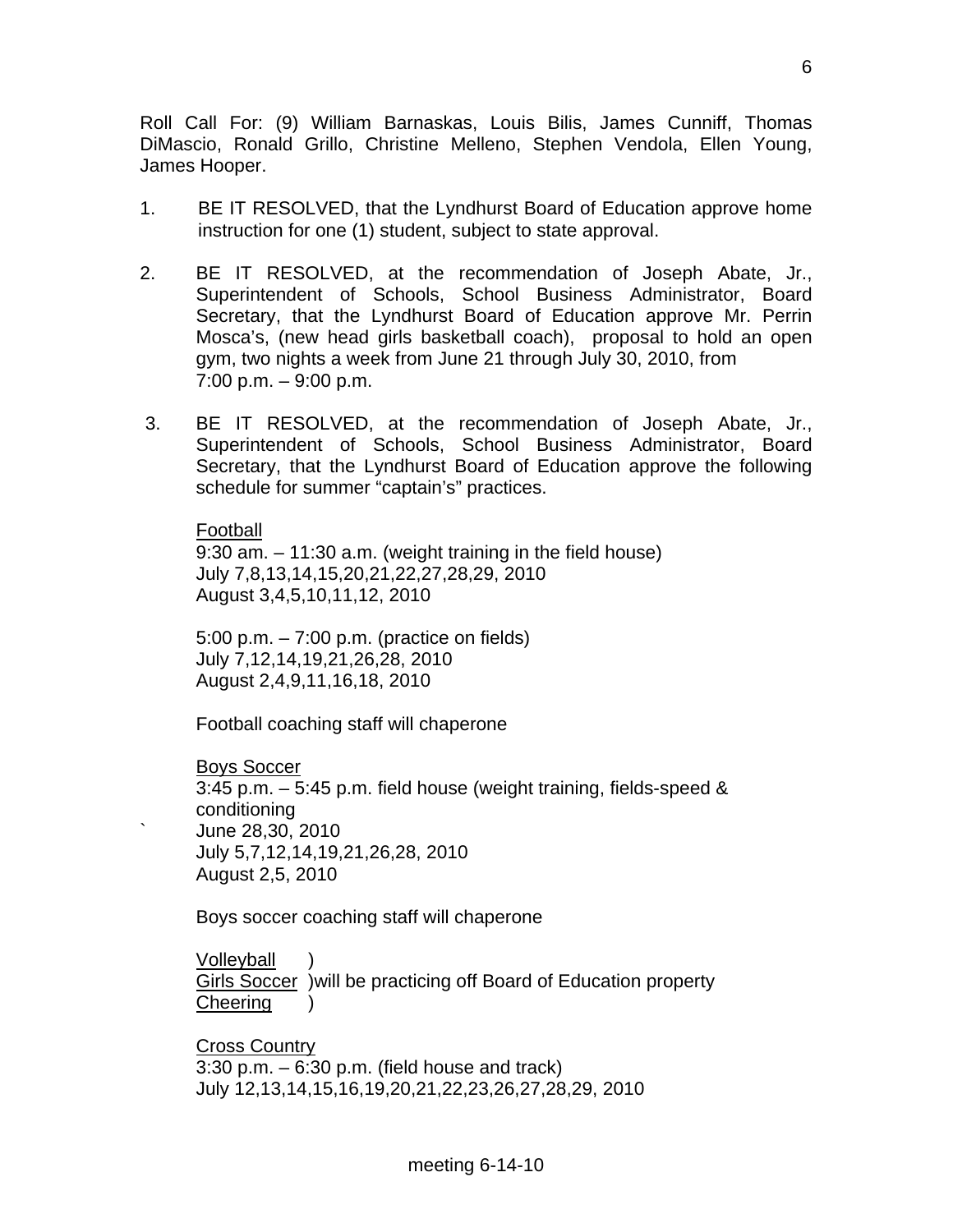## August 2,3,4,5,6,9,10,11,12,13,16,17,18,19,20, 2010

## Coach Mike Picardo will chaperone

Boys Basketball 3:00 p.m. – 5:00 p.m. (Gym) June 7,9,16,22,23,24,28,29, 2010

 9:00 a.m. – 11:00 a.m. (weight training field house July 6,7,8,13,14,15,20,21,22,27,28,29, 2010

Boys basketball coaching staff will chaperone

Girls Basketball 7:30 p.m. – 9:30 p.m. (Gym) June 7,9,16,21,23,28,30, 2010 July 5,7,12,14,19,21,26,28, 2010

Girls basketball coaching staff will chaperone

Wrestling 7:00 p.m. – 9:00 p.m. (Jefferson School) July 5,6,12,13,19,20,26,27, 2010 August 2,3,9,10,16,17,23,24,30,31, 2010

Wrestling coaching staff will chaperone

4. BE IT RESOLVED, that the Lyndhurst Board of Education approve the following start dates for the fall athletic teams for the 2010 season.

> Football – August 16, 2010 All Other Sports – August 23, 2010

# Personnel Committee

Any Board member who takes exception to any of the following listed actions under the category of Personnel may so indicate now and a separate motion for each of the excepted actions will be entertained.

Motion made by James Cunniff second by Ronald Grillo that the following Personnel actions of the Board numbered 1 through 21 exception actions be adopted.

Roll Call For: (9) William Barnaskas, Louis Bilis, James Cunniff, Thomas DiMascio, Ronald Grillo, Christine Melleno, Stephen Vendola, Ellen Young, James Hooper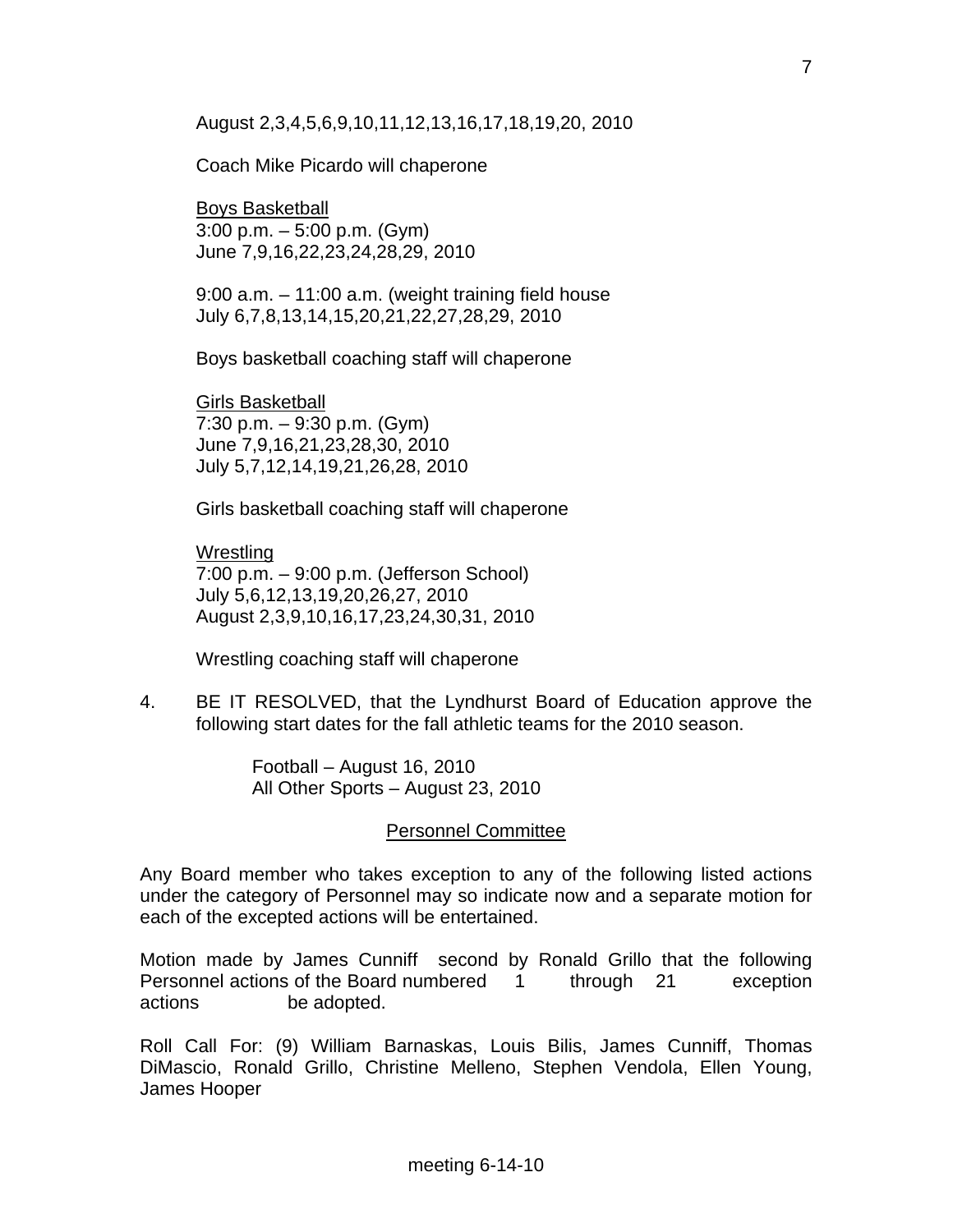- 1. BE IT RESOLVED, at the recommendation of Joseph Abate, Jr., Superintendent of Schools, School Business Administrator, Board Secretary, that the Lyndhurst Board of Education appoint Dr. Tracey Stellato, Superintendent of Schools, for the 2010-11, 2011-12, 2012-13 school years, at a starting salary of \$160,000.00, effective July 1, 2010.
- 2. BE IT RESOLVED, at the recommendation of Joseph Abate, Jr., Superintendent of Schools, School Business Administrator, Board Secretary, that the Lyndhurst Board of Education appoint Dr. Jean Marie Furlong-Gordon, Lyndhurst High School Principal, at a salary of \$127, 769.00,  $1<sup>st</sup>$  step, for the 2010-2011 school year, effective July 1, 2010. Employment will be provisional, subject to authorization approval for emergent hiring pending completion of criminal history background check, and subject to submission of all required application documents.
- 3. BE IT RESOLVED, at the recommendation of Joseph Abate, Jr., Superintendent of Schools, School Business Administrator, Board Secretary, that the Lyndhurst Board of Education appoint Joseph A. DeCorso, Elementary Principal, at a salary of \$110,512.00, 1<sup>st</sup> step, for the 2010-11 school year, effective July 1, 2010. Employment will be provisional, subject to authorization approval for emergent hiring pending completion of criminal history background check, and subject to submission of all required application documents.
- 4. BE IT RESOLVED, at the recommendation of Joseph Abate, Jr., Superintendent of Schools, School Business Administrator, Board Secretary, that the Lyndhurst Board of Education appoint Peggy Romano, Director of Special Services, at a salary of \$144,036.00, for the 2010-11 school year, effective July 1, 2010.
- 5. BE IT RESOLVED, at the recommendation of Joseph Abate, Jr., Superintendent of Schools, School Business Administrator, Board Secretary, that the Lyndhurst Board of Education appoint Christine Caldwell, to be the Pre-School Disabled teacher at the Lyndhurst Recreation Center, Valley Brook Ave., at a salary of \$55,075.00, (MA step 1) for the 2010-11 school year. Employment will be provisional, subject to authorization approval for emergent hiring pending completion of criminal history background check, and subject to submission of all required application documents.
- 6. BE IT RESOLVED, at the recommendation of Joseph Abate, Jr., Superintendent of Schools, School Business Administrator, Board Secretary, that the Lyndhurst Board of Education appoint Robert Recchione for the position of Resource Center Teacher at Washington School for the 2010-11 school year, at a salary of \$55,075.00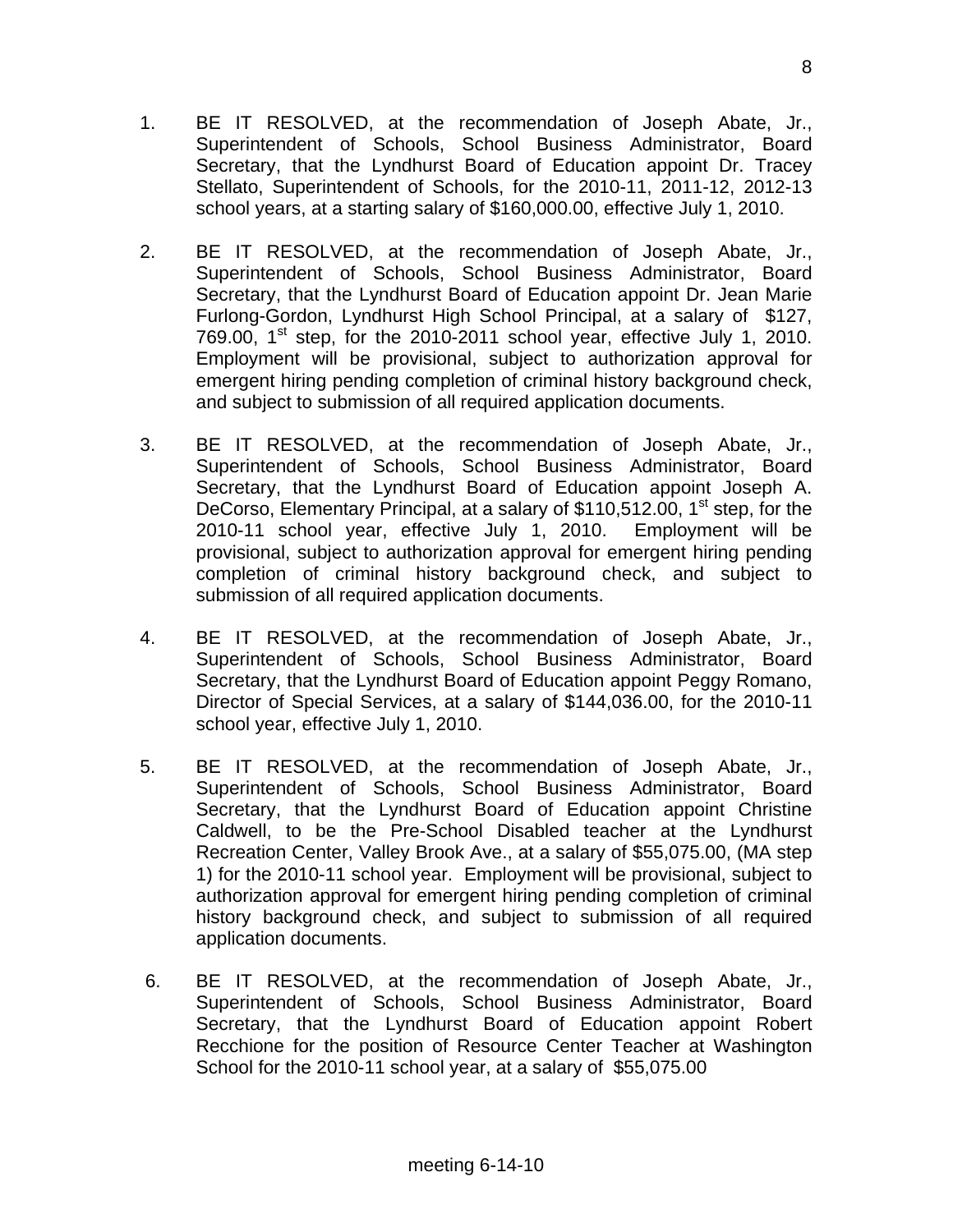(MA step 1). Employment will be provisional, subject to authorization approval for emergent hiring pending completion of criminal history background check, and subject to submission of all required application documents.

- 7. BE IT RESOLVED, at the recommendation of Joseph Abate, Jr., Superintendent of Schools, School Business Administrator, Board Secretary, that the Lyndhurst Board of Education hire Jill Tozduman as a part-time School Social Worker, for the 2010-11 school year, effective September 1, 2010, at a salary of \$340.00 per diem.
- 8. BE IT RESOLVED, at the recommendation of Joseph Abate, Jr., Superintendent of Schools, School Business Administrator, Board Secretary, that the Lyndhurst Board of Education accept the retirement of Doreen Sudia, High School Math Teacher, effective June 30, 2010, with regret.
- 9. BE IT RESOLVED, at the recommendation of Joseph Abate, Jr., Superintendent of Schools, School Business Administrator, Board Secretary, that the Lyndhurst Board of Education accept the resignation of Heather Zimmerman, High School Special Education Teacher, effective June 30, 2010, with regret.
- 10. BE IT RESOLVED, at the recommendation of Joseph Abate, Jr., Superintendent of Schools, School Business Administrator, Board Secretary, that the Lyndhurst Board of Education accept the resignation of Angela Veneziano, High School Guidance, effective June 30, 2010, with regret.
- 11. BE IT RESOLVED, at the recommendation of Joseph Abate, Jr., Superintendent of Schools, School Business Administrator, Board Secretary, that the Lyndhurst Board of Education place the following employees on the proper step of the salary guide.

| <b>Cetta Gregory</b>  | From:BA+30@\$90,105<br>effective September 1, 2010 | To:MA+30@\$98,105 |
|-----------------------|----------------------------------------------------|-------------------|
| Staci Valentin        | From:BA@\$68,325<br>effective September 1, 2010    | To:MA@\$75,625    |
| <b>Kristen Palmer</b> | From:BA+30@\$56,025<br>effective September 1, 2010 | To:MA+30@\$64,025 |
| Sandra Micalizzi      | From:BA@\$58,365<br>effective September 1, 2010    | To:MA@\$65,665    |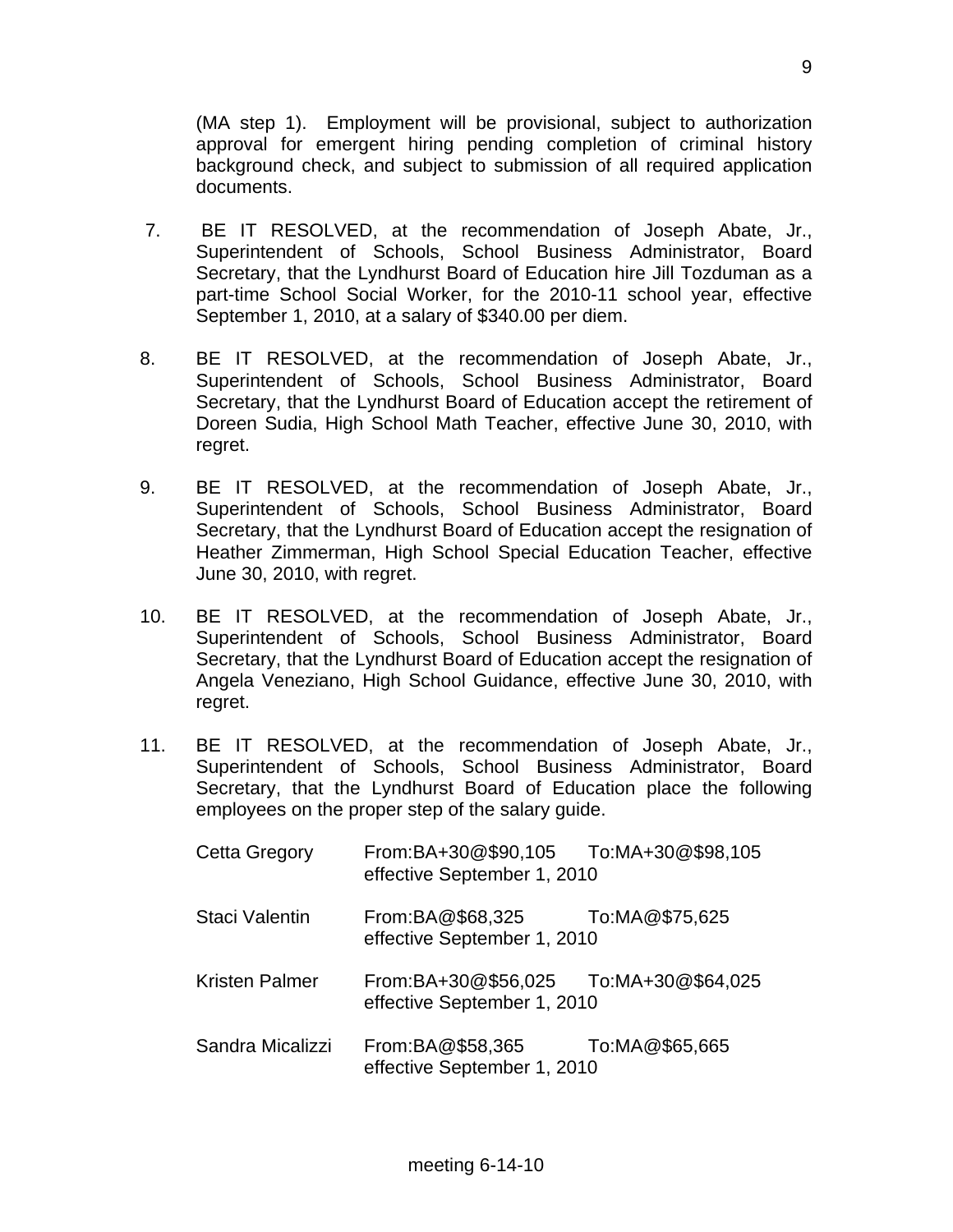| <b>Thara Valdes</b>   | From:BA@\$49,175 To:MA@\$56,475<br>effective September 1, 2010 |  |  |  |
|-----------------------|----------------------------------------------------------------|--|--|--|
| Caterina Rossi        | From:BA@\$50,375 To:MA@\$57,675<br>effective September 1, 2010 |  |  |  |
| <b>Bri-Anne Estes</b> | From:BA@\$48,675 To:MA@\$55,975<br>effective September 1, 2010 |  |  |  |

 12. BE IT RESOLVED, at the recommendation of Joseph Abate, Jr., Superintendent of Schools, School Business Administrator, Board Secretary, that the Lyndhurst Board of Education grant the following employees tenure.

| Sarah Smietana        | effective September 2, 2010 |
|-----------------------|-----------------------------|
| Jennifer Alvarez      | effective September 2, 2010 |
| Lisa Borges           | effective September 2, 2010 |
| <b>Bri-Anne Estes</b> | effective September 2, 2010 |
| <b>Lindsey Stark</b>  | effective September 2, 2010 |

 13. BE IT RESOLVED, at the recommendation of Joseph Abate, Jr., Superintendent of Schools, School Business Administrator, Board Secretary, that the Lyndhurst Board of Education approve the following Professional Development Opportunities.

| Tom Thomas<br><b>Athletic Trainer</b> | Coaching Clinic<br>6/3/10, NJSIAA Workshop, Year End Medical Issues<br>approx. \$50.00 |
|---------------------------------------|----------------------------------------------------------------------------------------|
| Maryann Mule<br>High School/SAC       | 6/11/10, The Aftermath & Suicide: Working w/Child Survivors<br>approx. \$12.09         |

- 14 BE IT RESOLVED, at the recommendation of Joseph Abate, Jr., Superintendent of Schools, School Business Administrator, Board Secretary, that the Lyndhurst Board of Education approve Frank Fabiano as an ABA Therapist for one classified student from August 9, 2010 – August 27, 2010, 20 hours per week, at \$30.00 per hour.
- 15. BE IT RESOLVED, at the recommendation of Joseph Abate, Jr., Superintendent of Schools, School Business Administrator, Board Secretary, that the Lyndhurst Board of Education approve Melissa DeJulia as a 1:1 aide for one classified student in the ECLC program in HoHoKus, as per IEP, for the 2010-11 school year. Ms. DeJulia will also be needed for the extended summer program in July, at \$14.00 per hour.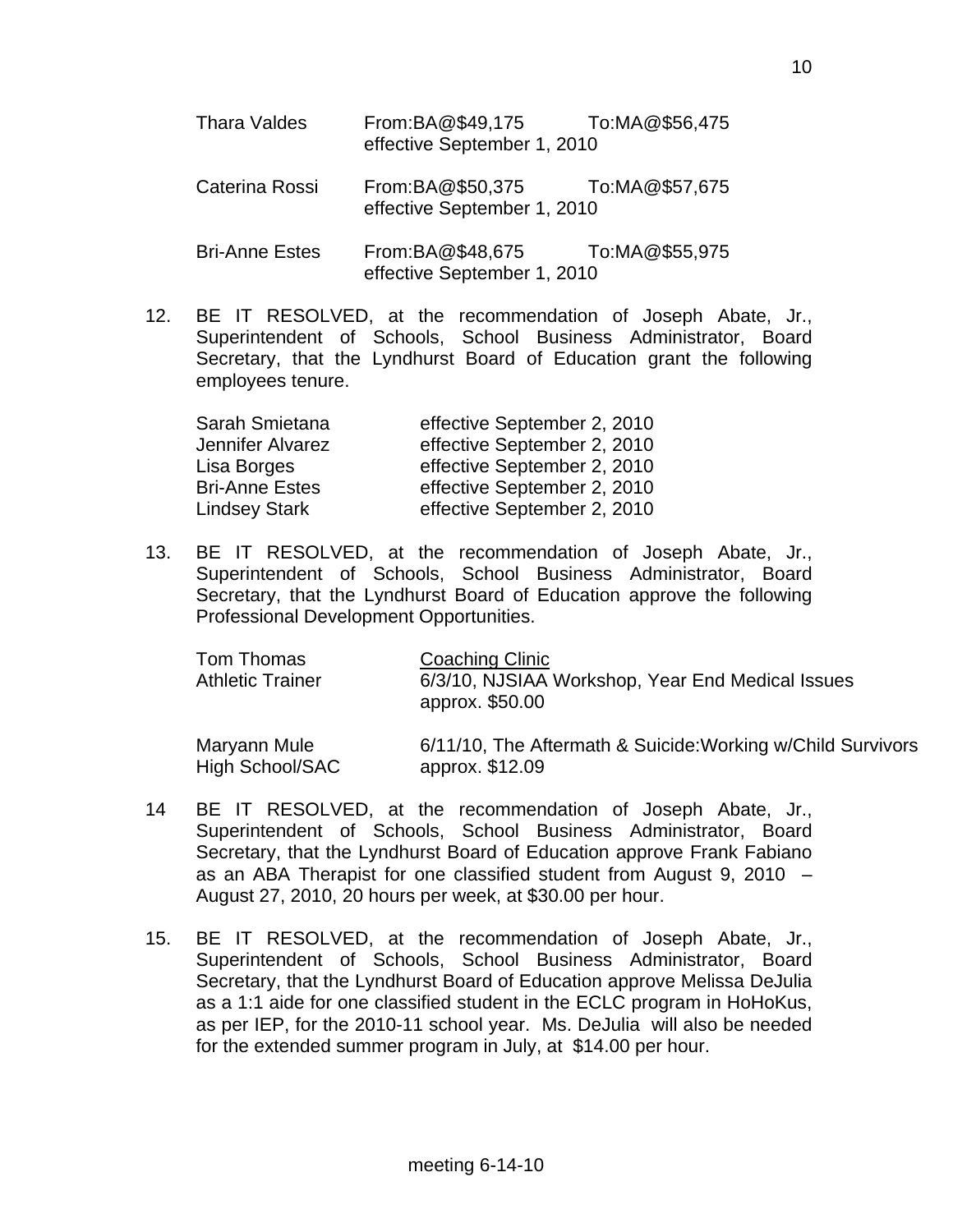16. BE IT RESOLVED, at the recommendation of Joseph Abate, Jr., Superintendent of Schools, School Business Administrator, Board Secretary, that the Lyndhurst Board of Education appoint the following 2010 Fall and Winter Sports Athletic Positions. Employment will be provisional, subject to authorization approval for emergent hiring pending completion of criminal history background check, and subject to submission of all required application documents.

All assistant coaches are hired only when numbers warrant.

| Football<br><b>Scott Rubinetti</b><br>Perrin Mosca<br>Dan Goodman<br>Erick Magrini<br><b>Rich Tuero</b><br><b>TBA</b> | Head<br>Asst.<br>Asst.<br>Asst.<br>Asst. |                   | \$10,058<br>\$7,540<br>\$7,540<br>\$7,540<br>\$6,845 |                 |
|-----------------------------------------------------------------------------------------------------------------------|------------------------------------------|-------------------|------------------------------------------------------|-----------------|
| <b>Cross Country</b><br>Michael Picardo<br><b>TBA</b>                                                                 | Head                                     |                   | \$5,365                                              |                 |
| Soccer (Boys)<br>Rob Kost (appt. 3/31/10) Head<br>Robert Fagan (appt. 5/3/10) Asst.                                   |                                          |                   | \$6,153<br>\$4,614                                   |                 |
| Soccer (Girls)<br>Kim Hykey (appt. 2/8/10) Head<br>Nicole Cortese (appt. 5/3/10) Asst.                                |                                          |                   | \$6,153<br>\$4,614                                   |                 |
| <b>Fall Cheering</b><br><b>Cheryl Ruiz</b><br>Diane Jankowski                                                         | Head<br>Asst.                            |                   | \$4,672<br>\$3,527                                   |                 |
| <b>Volleyball</b><br>Luisello Bono<br>Michael Rizzo<br>Gena Prezeszlo                                                 | Head<br>Asst.<br>Asst                    |                   | \$8,201<br>\$6,020<br>\$5,397                        |                 |
| <b>Equipment Manager</b>                                                                                              |                                          | <b>Rich Gress</b> |                                                      | as per contract |
| <b>Athletic Trainer</b>                                                                                               |                                          | Tom Thomas        |                                                      | as per contract |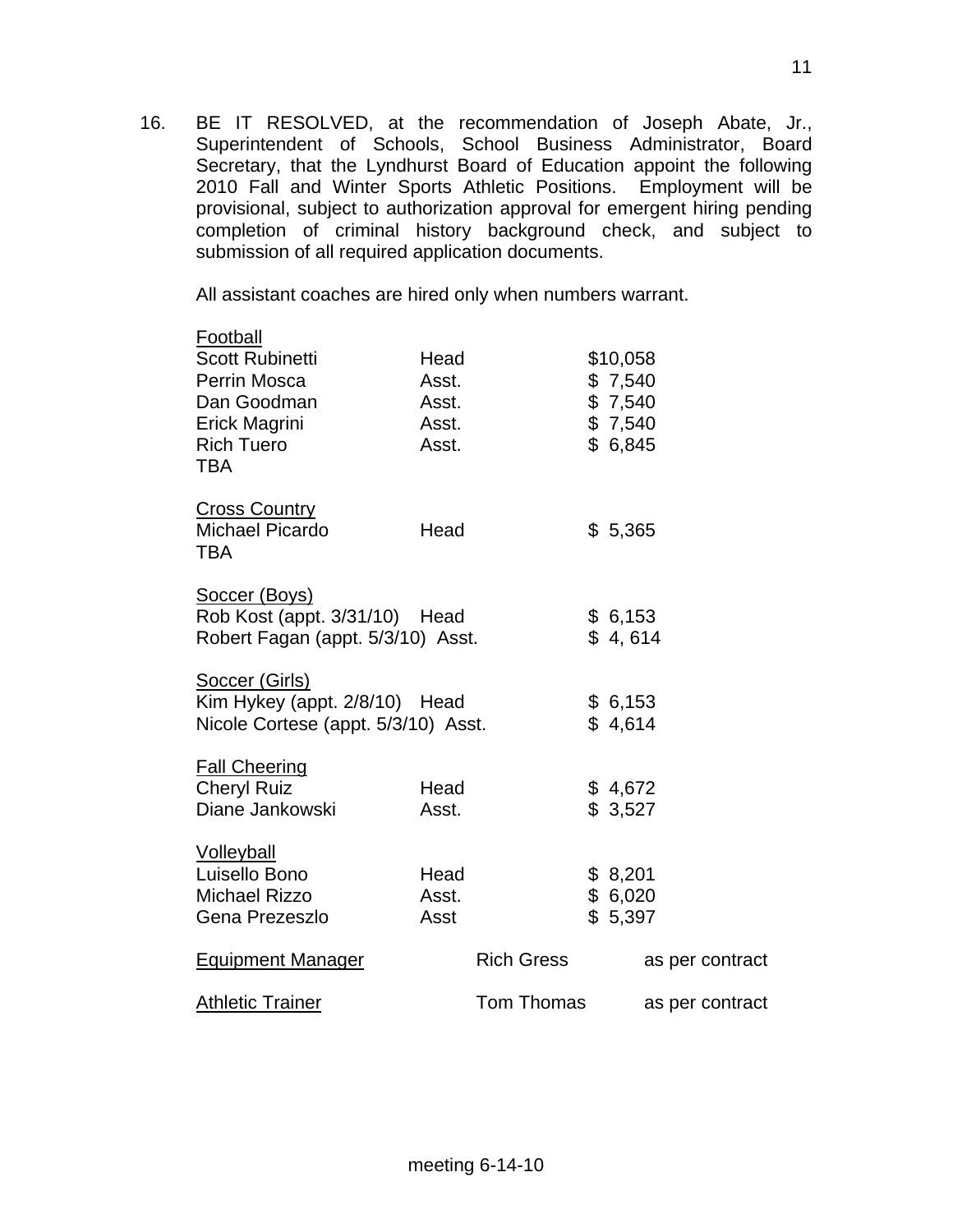| <b>Boys Basketball</b><br>Jeff Radigan<br><b>TBA</b><br><b>TBA</b>         | Head          | \$9,046            |
|----------------------------------------------------------------------------|---------------|--------------------|
| <b>Wrestling</b><br>Dennis McSweeney<br><b>Thomas Kronki</b>               | Head<br>Asst. | \$9,046<br>\$6,859 |
| <b>Girls Basketball</b><br><b>Perrin Mosca</b><br><b>TBA</b><br><b>TBA</b> | Head          | \$7,067            |
| <b>Winter Cheering</b><br>Stephanie Hykey                                  | Head          | \$5,365            |
| <b>Bowling</b><br><b>Michael Rizzo</b>                                     | Head          | \$ 5,365           |

17. BE IT RESOLVED, at the recommendation of Joseph Abate, Jr., Superintendent of Schools, School Business Administrator, Board Secretary, that the Lyndhurst Board of Education approve the following monetary athletic position for the 2010-11 school year.

| Lori DeLuca            | <b>Scott Rubinetti</b> |
|------------------------|------------------------|
| <b>Ralph Lilore</b>    | <b>Gus Ovarsi</b>      |
| Ann Mezzina            | Anthony Immediate      |
| Perrin Mosca           | Gina Ruzzo             |
| <b>Ralph Andreu</b>    | Linda Kost             |
| Jeff Radigan           | Alan Frank             |
| <b>Richie Gress</b>    | Pat Vasto              |
| <b>Michael Rizzo</b>   | Joe Castagnetti        |
| Josephine Piergiovanni | <b>Rob Kost</b>        |

18. BE IT RESOLVED, at the recommendation of Joseph Abate, Jr., Superintendent of Schools, School Business Administrator, Board Secretary, that the Lyndhurst Board of Education appoint the following. Employment will be provisional, subject to authorization approval for emergent hiring pending completion of criminal history background check, and subject to submission of all required application documents.

| David Rasczyk       | sub-custodian- summer only |
|---------------------|----------------------------|
| <b>Brian Wartel</b> | sub-custodian-summer only  |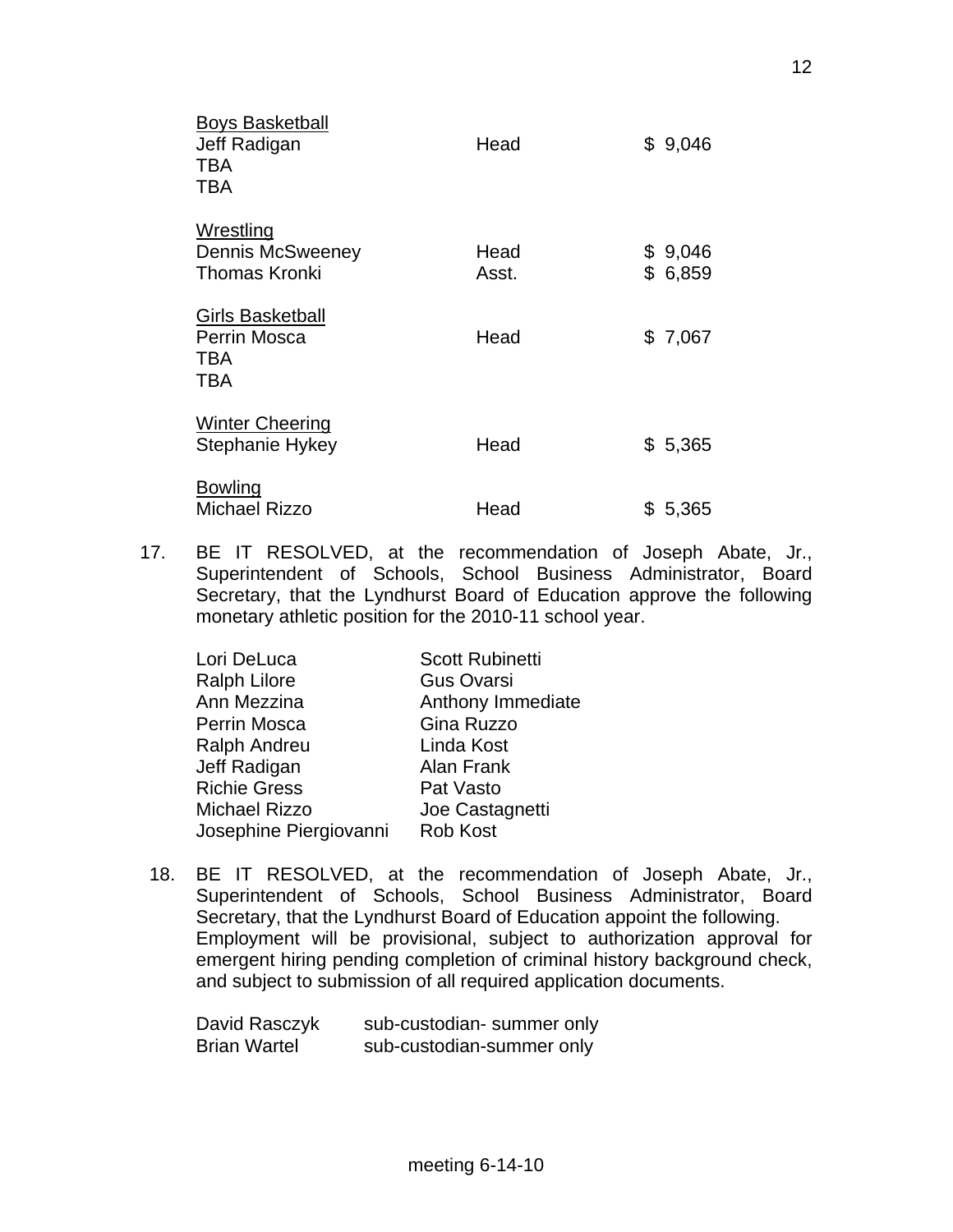19. BE IT RESOLVED, at the recommendation of Joseph Abate, Jr., Superintendent of Schools, School Business Administrator, Board Secretary, that the Lyndhurst Board of Education grant permission for the following employees to work during the summer 2010.

| <b>Mary Forbes</b>   | 65 hours |
|----------------------|----------|
| Marcie Gatchalian    | 10 hours |
| Lisa Borges          | 10 hours |
| Angela lannitelli    | 5 hours  |
| <b>Jill Birnback</b> | 10 hours |
| Debra Pravetz        | 10 hours |
| Virginia Nazare      | 10 hours |
| Lauren Gash          | 10 hours |
| Alicia Silvestri     | 35 hours |
| Denise Kane          | 40 hours |
| Guidance             | 72 hours |
| <b>Frank Venezia</b> | 10 Days  |

20. BE IT RESOLVED, at the recommendation of Joseph Abate, Jr., Superintendent of Schools, School Business Administrator, Board Secretary, that the Lyndhurst Board of Education approve the following stipend positions for the 2010-11 school year.

| <b>Computer Club</b>          | \$377.50             |            | Maryann Brown &                          |
|-------------------------------|----------------------|------------|------------------------------------------|
| <b>ERASE</b>                  | \$377.50<br>\$755.00 |            | Diane Jankowski<br>Jacqueline Abbatiello |
| <b>FBLA</b>                   | \$755.00             |            | <b>Brian Fuschetto</b>                   |
|                               |                      |            |                                          |
| <b>Senior Class</b>           | \$2,322.00           |            | Clair Hoyt                               |
| <b>Junior Class</b>           | \$                   | 987.50     | Heather Zimmerman &                      |
|                               | \$                   | 987.50     | Margo Rendzia                            |
| Sophomore Class               | \$                   | 581.50     | Danitza Ricigliano &                     |
|                               | \$                   | 581.50     | <b>Scott Rubinetti</b>                   |
| <b>Freshman Class</b>         |                      |            | TBA                                      |
| <b>Academic Competition</b>   |                      | \$1,934.00 | Eric Franklin &                          |
|                               |                      | \$1,934.00 | <b>Brian Fuschetto</b>                   |
| <b>Band Master</b>            |                      | \$7,190.00 | Domenico Dellosa                         |
| Asst. Band Master             |                      | \$3,753.00 | James Chawalyk                           |
| <b>Musical Director</b>       |                      | \$4,002.00 | <b>Andrew Monath</b>                     |
| <b>Asst. Musical Director</b> |                      | \$3,334.00 | <b>Cheryl Ruiz</b>                       |
| Scenery Coord. (Musical)      |                      | \$1,333.50 | Jill Dishler &                           |
|                               |                      | \$1,333.50 | <b>Lindsay Stark</b>                     |
| <b>Pit Director</b>           |                      | \$2,667.00 | Domenico Dellosa                         |
| <b>Vocal Director</b>         |                      | \$2,667.00 | Margaret Weckstein                       |
|                               |                      |            |                                          |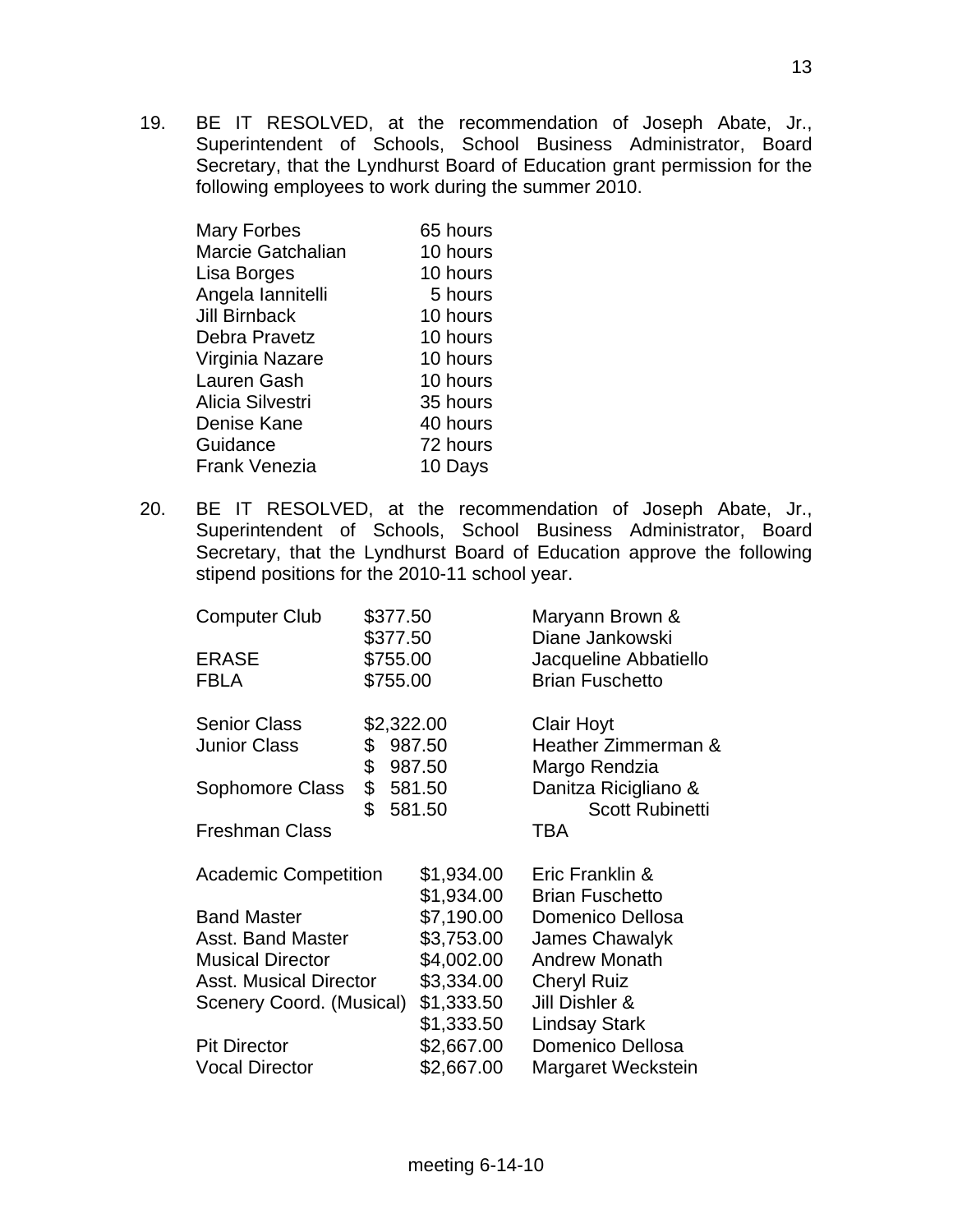| 987.50.<br>S. | Sarah Smietana &      |
|---------------|-----------------------|
| 987.50        | <b>TBA</b>            |
| \$3,550.00    | Cristina Coppola      |
| \$2,083.00    | <b>Mike Clifford</b>  |
| 668.50<br>S   | Kurt Kiefer &         |
| 668.50        | <b>Jill Dischler</b>  |
|               | <b>TBA</b>            |
| \$9,046.00    | <b>Patrick Newman</b> |
|               | Rosa Novas            |
|               | \$1,975.00            |

21. BE IT RESOLVED, at the recommendation of Joseph Abate, Jr., Superintendent of Schools, School Business Administrator, Board Secretary, that the Lyndhurst Board of Education approve the following 2010 summer student volunteers.

 Kesha Gandhi Brooke Knutsen Courtney Knutsen Angela Sammarone

### New Business

Any Board member who takes exception to any of the following listed actions under the category of New Business may so indicate now and a separate motion for each of the excepted actions will be entertained.

Motion made by Thomas DiMascio second by Ronald Grillo that the following actions of the Board numbered 1 through 1 exception actions be adopted.

Roll Call For: (7) Louis Bilis, Thomas DiMascio, Ronald Grillo, Christine Melleno, Stephen Vendola, Ellen Young, James Hooper. Against: (2) William Barnaskas, James Cunniff.

1. BE IT RESOLVED, that the Lyndhurst Board of Education waive Policy 4111 – Recruitment Selection and Hiring of Administrative Personnel.

# Public Comments

Agenda Items

None